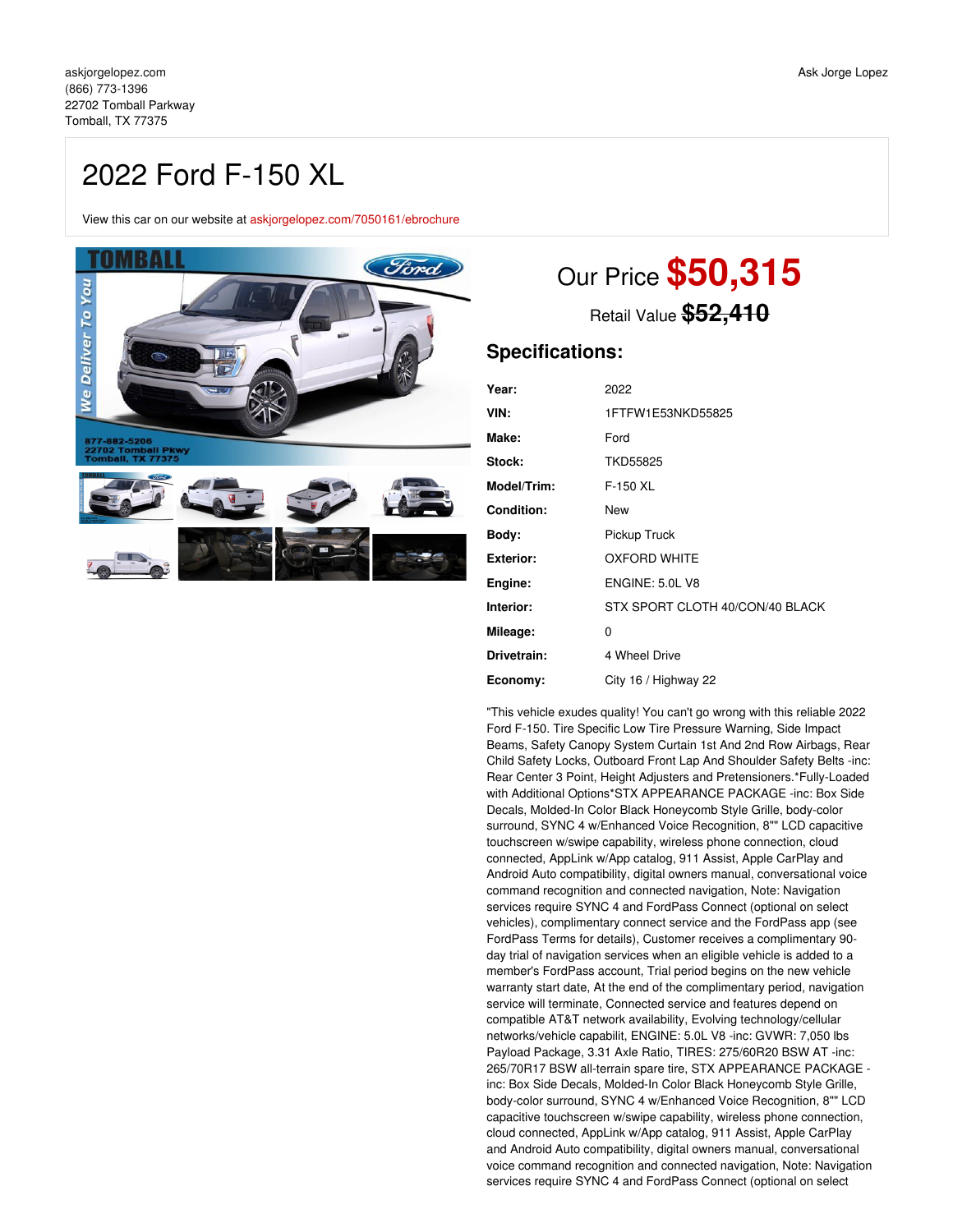vehicles), complimentary connect service and the FordPass app (see FordPass Terms for details), Customer receives a complimentary 90 day trial of navigation services when an eligible vehicle is added to a member's FordPass account, Trial period begins on the new vehicle warranty start date, At the end of the complimentary period, navigation service will terminate, Connected service and features depend on compatible AT&T network availability, Evolving technology/cellular networks/vehicle capabilit, OXFORD WHITE, FRONT LICENSE PLATE BRACKET -inc: Standard in states requiring 2 license plates, optional to all others, FOG LAMPS, EQUIPMENT GROUP 101A HIGH -inc: Reverse Sensing System, Cruise Control, ENGINE: 5.0L V8 -inc: GVWR: 7,050 lbs Payload Package, 3.31 Axle Ratio, ELECTRONIC LOCKING W/3.31 AXLE RATIO.\* Stop By Today \*Stop by Tomball Ford located at 22702 Tomball Parkway, Tomball, TX 77375 for a quick visit and a great vehicle!"

services require SYNC 4 and FordPass Connect (optional on select

#### 2022 Ford F-150 XL Ask Jorge Lopez - (866) 773-1396 - View this car on our website at[askjorgelopez.com/7050161/ebrochure](https://askjorgelopez.com/vehicle/7050161/2022-ford-f-150-xl-tomball-tx-77375/7050161/ebrochure)



2022 Ford F-150 XL Ask Jorge Lopez - (866) 773-1396 - View this car on our website at[askjorgelopez.com/7050161/ebrochure](https://askjorgelopez.com/vehicle/7050161/2022-ford-f-150-xl-tomball-tx-77375/7050161/ebrochure)



- Remote Keyless Entry w/Integrated Key Transmitter, Illuminated Entry and Panic Button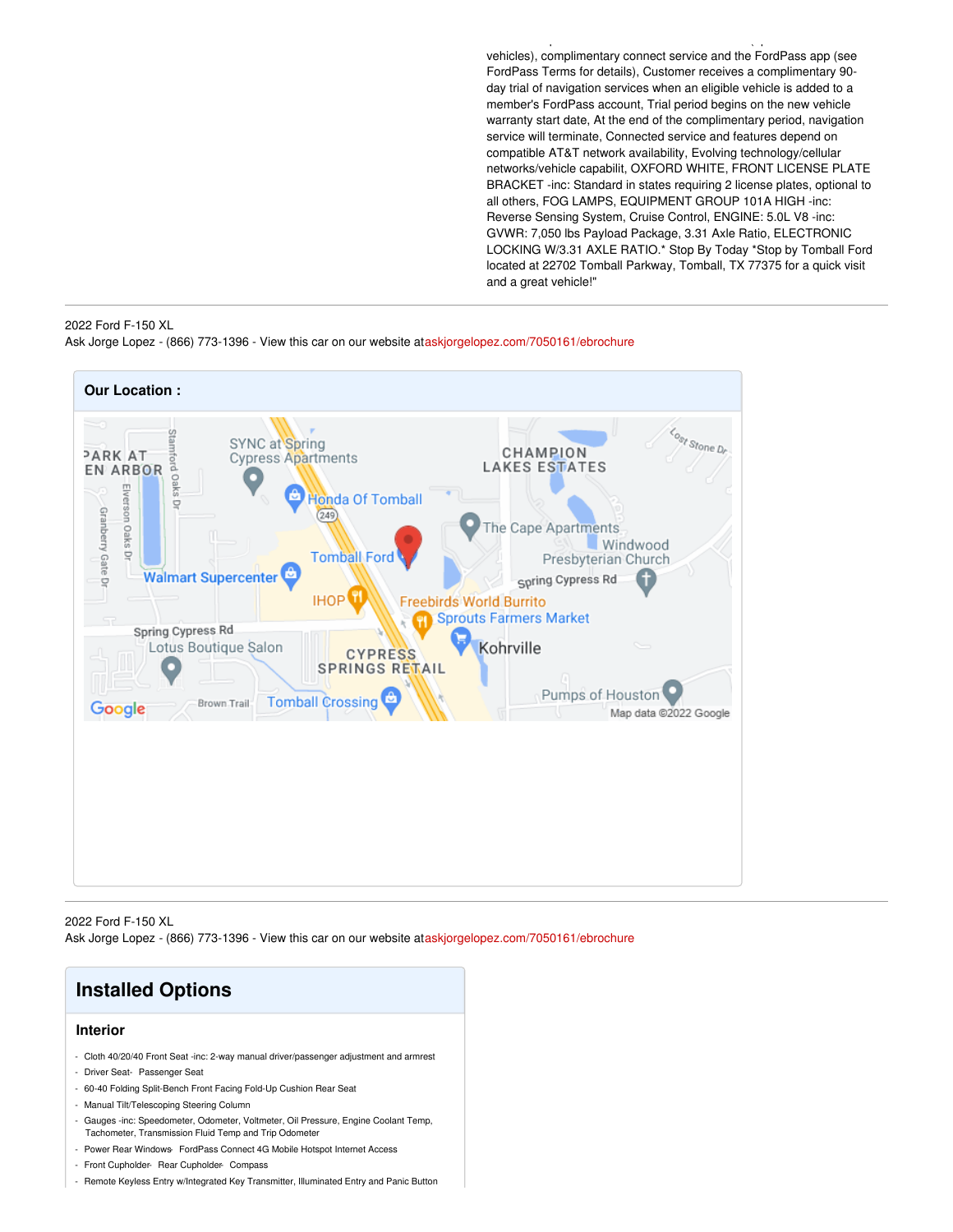- Manual Air Conditioning- HVAC -inc: Underseat Ducts- Locking Glove Box
- Interior Trim -inc: Cabback Insulator and Metal-Look Interior Accents Full Cloth Headliner
- Urethane Gear Shifter Material- Day-Night Rearview Mirror
- Passenger Visor Vanity Mirror
- Full Overhead Console w/Storage and 1 12V DC Power Outlet Front Map Lights
- Fade-To-Off Interior Lighting- Full Vinyl/Rubber Floor Covering- Pickup Cargo Box Lights - Smart Device Remote Engine Start
- 
- SYNC 4 -inc: 8" LCD capacitive touchscreen w/swipe capability, wireless phone connection, cloud connected, AppLink w/App catalog, 911 Assist, Apple CarPlay and Android Auto compatibility and digital owners manual
- Instrument Panel Bin, Dashboard Storage, Driver / Passenger And Rear Door Bins
- Power 1st Row Windows w/Driver And Passenger 1-Touch Up/Down
- Delayed Accessory Power- Power Door Locks w/Autolock Feature- Outside Temp Gauge - Analog Appearance
- Lane-Keeping System -inc: lane-keeping alert, lane-keeping aid and driver alert
- Pre-Collision Assist w/Automatic Emergency Braking -inc: pedestrian detection, forward collision warning and dynamic brake support
- Rear View Camera- Seats w/Cloth Back Material
- Manual Adjustable Front Head Restraints and Manual Adjustable Rear Head Restraints
- Securilock Anti-Theft Ignition (pats) Engine Immobilizer- Perimeter Alarm
- 1 12V DC Power Outlet

#### **Exterior**

- Wheels: 17" Silver Steel- Tires: 265/70R17 BSW A/T- Regular Box Style
- Steel Spare Wheel- Full-Size Spare Tire Stored Underbody w/Crankdown
- Clearcoat Paint- Black Rear Step Bumper
- Black Front Bumper w/Body-Colored Rub Strip/Fascia Accent and 2 Tow Hooks
- Black Side Windows Trim and Black Front Windshield Trim Black Door Handles
- Black Power Side Mirrors w/Convex Spotter and Manual Folding Fixed Rear Window
- Light Tinted Glass- Variable Intermittent Wipers- Aluminum Panels- Black Grille
- Tailgate Rear Cargo Access- Tailgate/Rear Door Lock Included w/Power Door Locks - Ford Co-Pilot360 - Autolamp Auto On/Off Aero-Composite Halogen Daytime Running Lights
- Preference Setting Headlamps w/Delay-Off
- Cargo Lamp w/High Mount Stop Light- Perimeter/Approach Lights- Auto High Beam

#### **Safety**

- Cloth 40/20/40 Front Seat -inc: 2-way manual driver/passenger adjustment and armrest
- Driver Seat- Passenger Seat
- 60-40 Folding Split-Bench Front Facing Fold-Up Cushion Rear Seat
- Manual Tilt/Telescoping Steering Column
- Gauges -inc: Speedometer, Odometer, Voltmeter, Oil Pressure, Engine Coolant Temp, Tachometer, Transmission Fluid Temp and Trip Odometer
- Power Rear Windows- FordPass Connect 4G Mobile Hotspot Internet Access
- Front Cupholder- Rear Cupholder- Compass
- Remote Keyless Entry w/Integrated Key Transmitter, Illuminated Entry and Panic Button
- Manual Air Conditioning- HVAC -inc: Underseat Ducts- Locking Glove Box
- Interior Trim -inc: Cabback Insulator and Metal-Look Interior Accents Full Cloth Headliner
- Urethane Gear Shifter Material- Day-Night Rearview Mirror
- Passenger Visor Vanity Mirror
- Full Overhead Console w/Storage and 1 12V DC Power Outlet Front Map Lights
- Fade-To-Off Interior Lighting- Full Vinyl/Rubber Floor Covering- Pickup Cargo Box Lights
- Smart Device Remote Engine Start
- SYNC 4 -inc: 8" LCD capacitive touchscreen w/swipe capability, wireless phone connection, cloud connected, AppLink w/App catalog, 911 Assist, Apple CarPlay and Android Auto compatibility and digital owners manual
- Instrument Panel Bin, Dashboard Storage, Driver / Passenger And Rear Door Bins
- Power 1st Row Windows w/Driver And Passenger 1-Touch Up/Down
- Delayed Accessory Power- Power Door Locks w/Autolock Feature- Outside Temp Gauge - Analog Appearance
- Lane-Keeping System -inc: lane-keeping alert, lane-keeping aid and driver alert
- Pre-Collision Assist w/Automatic Emergency Braking -inc: pedestrian detection, forward collision warning and dynamic brake support
- Rear View Camera- Seats w/Cloth Back Material
- Manual Adjustable Front Head Restraints and Manual Adjustable Rear Head Restraints
- Securilock Anti-Theft Ignition (pats) Engine Immobilizer- Perimeter Alarm
- 1 12V DC Power Outlet

#### **Mechanical**

- Engine: 3.3L V6 PFDI -inc: auto start-stop technology and flex-fuel capability
- Transmission: Electronic 10-Speed Automatic -inc: selectable drive modes: normal, ECO, sport, tow/haul, slippery, deep snow/sand and mud/rut